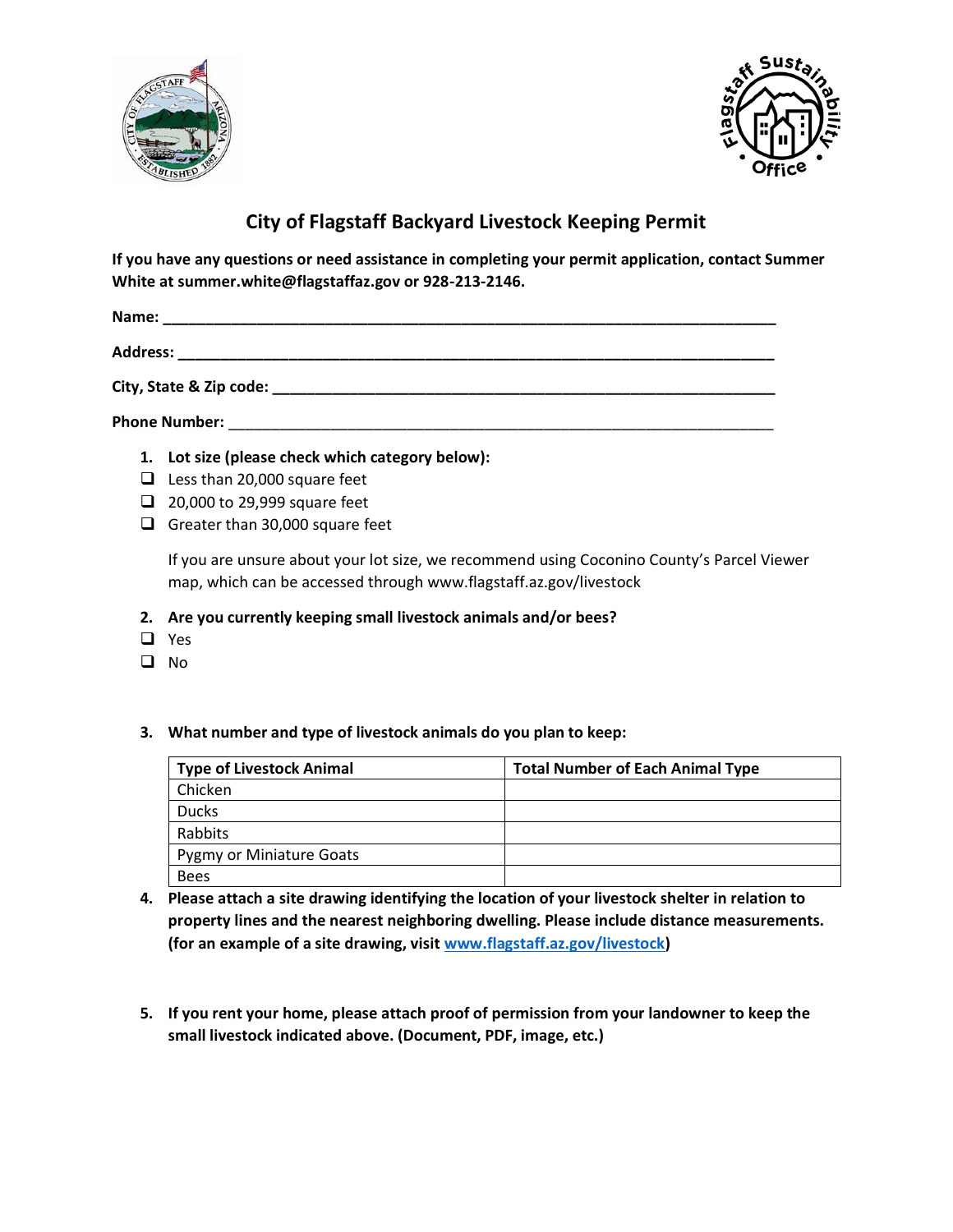Please answer the following general questions (you may attach additional sheets of paper if more space is needed):

6. Describe your chicken coop or other livestock shelters:

- 7. How do you intend to use your livestock animals (companionship, eggs, meat, etc):
- 8. Describe the steps you intend to take to reduce nuisances that your neighbors may experience, such as noise, odors, rodents, flies, and other pests:

9. Roosters are prohibited in Flagstaff. What is your plan to prevent roosters from becoming part of your flock or remove roosters if they do:

10. The City's code is designed to consider animal welfare. What steps will you take to ensure the welfare of animals that you are keeping?